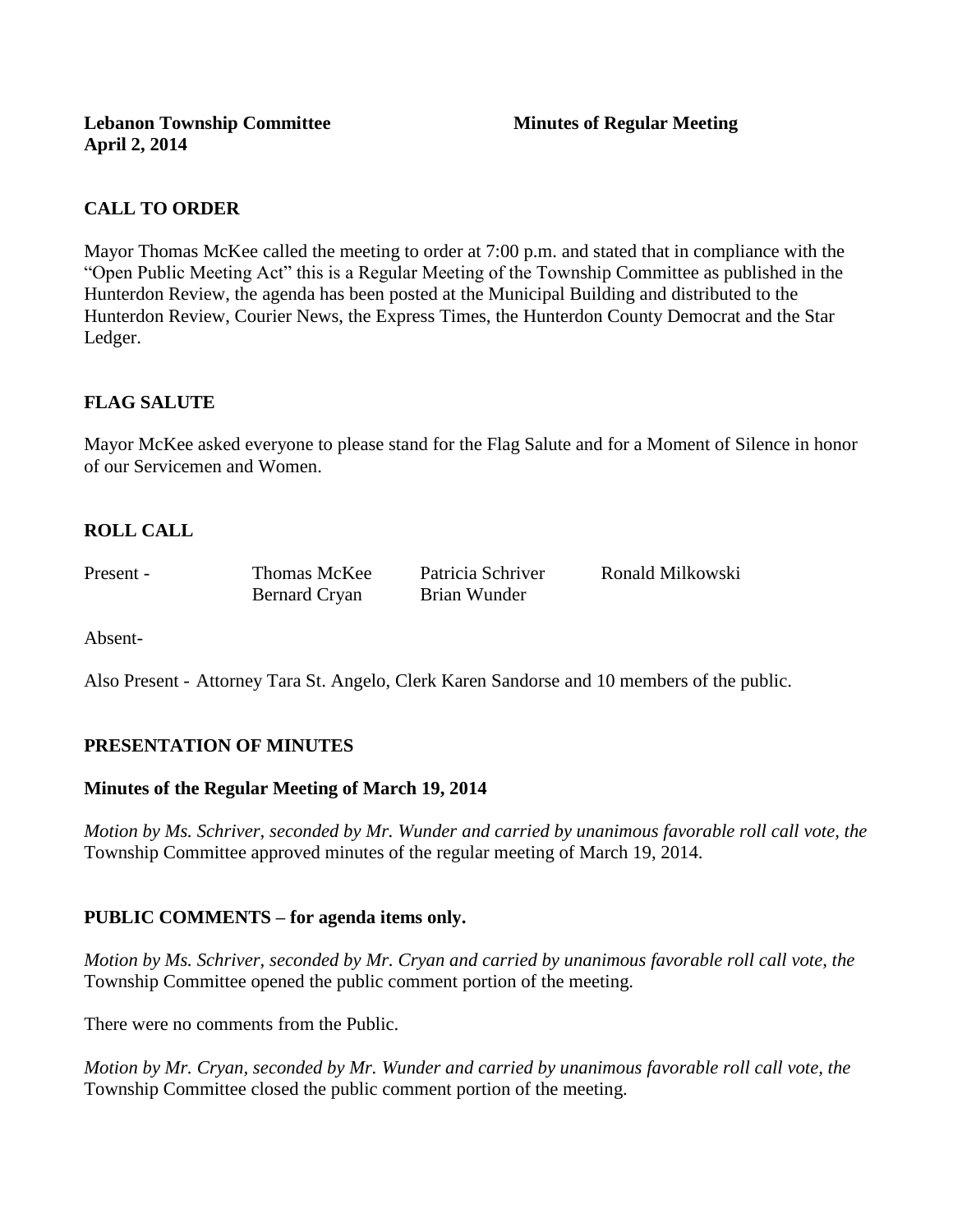LTCM 04/02/2014 Page 2 of 9

### **ORDINANCES**

### **Ordinance No. 2014-01 – CAP BANK**

#### **Public Hearing**

*Motion by Ms. Schriver, seconded by Mr. Cryan and carried by unanimous favorable roll call vote, the* public hearing for Ordinance No. 2014-01 was opened.

There were no comments from the public*.*

*Motion by Ms. Schriver, seconded by Mr. Cryan and carried by unanimous favorable roll call vote, the* public hearing for Ordinance No. 2014-01 was closed.

*Motion by Ms. Schriver, seconded by Mr. Cryan and carried by unanimous favorable roll call vote, the* Township Committee adopted Ordinance No. 2014-01 as written below.

## STATE OF NEW JERSEY COUNTY OF HUNTERDON TOWNSHIP OF LEBANON ORDINANCE NO. 2014-01 CALENDAR YEAR 2014 ORDINANCE TO EXCEED THE MUNICIPAL BUDGET APPROPRIATION LIMITS AND TO ESTABLISH A CAP BANK (N.J.S.A. 40a:4-45.14)

WHEREAS, the Local Government Cap Law, N.J.S. 40A: 4-45.1 et seq., provides that in the preparation of its annual budget, a municipality shall limit any increase in said budget up to .05% unless authorized by ordinance to increase it to 3.5% over the previous year's final appropriations, subject to certain exceptions; and,

WHEREAS, N.J.S.A. 40A: 4-45.15a provides that a municipality may, when authorized by ordinance, appropriate the difference between the amount of its actual final appropriation and the 3.5% percentage rate as an exception to its final appropriations in either of the next two succeeding years; and,

WHEREAS, the Township Committee of the Township of Lebanon in the County of Hunterdon finds it advisable and necessary to increase its CY 2014 budget by up to 3.5% over the previous year's final appropriations, in the interest of promoting the health, safety and welfare of the citizens; and,

WHEREAS, the Township Committee hereby determines that a .05% increase in the budget for said year, amounting to \$20,890.46 in excess of the increase in final appropriations otherwise permitted by the Local Government Cap Law, is advisable and necessary; and,

WHEREAS the Township Committee hereby determines that any amount authorized hereinabove that is not appropriated as part of the final budget shall be retained as an exception to final appropriation in either of the next two succeeding years.

NOW THEREFORE BE IT ORDAINED, by the Township Committee of the Township of Lebanon, in the County of Hunterdon, a majority of the full authorized membership of this governing body affirmatively concurring, that, in the CY 2014 budget year, the final appropriations of the Township of Lebanon shall, in accordance with this ordinance and N.J.S.A. 40A: 4-45.14, be increased by 3.5%, amounting to \$146,233.19, and that the CY 2014 municipal budget for the be approved and adopted in accordance with Township of Lebanon this ordinance; and,

BE IT FURTHER ORDAINED, that any that any amount authorized hereinabove that is not appropriated as part of the final budget shall be retained as an exception to final appropriation in either of the next two succeeding years; and,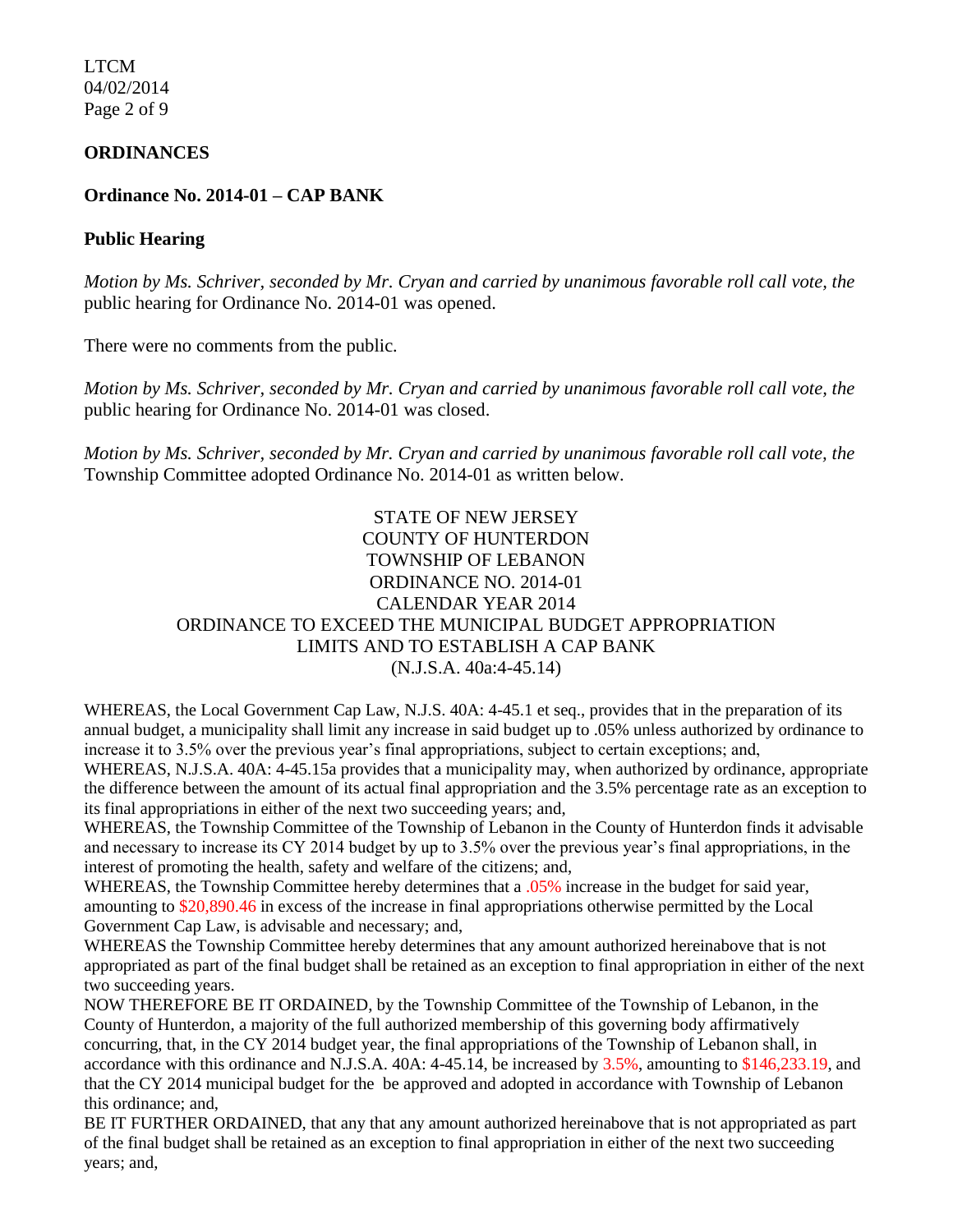LTCM 04/02/2014 Page 3 of 9

BE IT FURTHER ORDAINED, that a certified copy of this ordinance as introduced be filed with the Director of the Division of Local Government Services within 5 days of introduction; and, BE IT FURTHER ORDAINED, that a certified copy of this ordinance upon adoption, with the recorded vote included thereon, be filed with said Director within 5 days after such adoption.

### **Ordinance No. 2014-02 –Amending Chapter 400 (Zoning)**

### **Public Hearing**

*Motion by Ms. Schriver, seconded by Mr. Wunder and carried by unanimous favorable roll call vote, the* public hearing for Ordinance No. 2014-02 was opened.

There were no comments from the public*.*

*Motion by Mr. Milkowski, seconded by Mr. Wunder and carried by unanimous favorable roll call vote,* the public hearing for Ordinance No. 2014-02 was closed.

*Motion by Ms. Schriver, seconded by Mr. Cryan and carried by unanimous favorable roll call vote, the* Township Committee adopted Ordinance No. 2014-02 as written below.

> TOWNSHIP OF LEBANON COUNTY OF HUNTERDON ORDINANCE NO. 2014-02

## AN ORDINANCE TO AMEND THE REVISED GENERAL ORDINANCE OF THE TOWNSHIP OF LEBANON, COUNTY OF HUNTERDON, STATE OF NEW JERSEY, AND MORE SPECIFICALLY CHAPTER 400(ZONING)

 BE IT ORDAINED, by the Township Committee of the Township of Lebanon, in the County of Hunterdon and State of New Jersey that:

Section 1. Ordinance subsection 400-54,  $D(5)$ (h) under "Variances and Appeals" is hereby deleted; Section 2. Ordinance subsection 400-54, E(5) under "Other matters" is hereby deleted;

Section 3. A new subsection 400-54F(4), under "Escrow accounts and technical review fees" is hereby adopted to read as follows:

The applicant for any development application requiring a public hearing shall, after the application has been placed on the agenda of a meeting of the Planning Board or Board of Adjustment for more than one (1) agenda after a completeness is declared, and if the matter has been reached, the applicant shall pay from the escrow fees deposited, the costs billed by the professionals for the time expended upon that application starting with the second agenda meeting listing. (This excludes Extensions of Time on an application.) The professionals include the attorney, engineer or engineers, professional planner or any experts required to render a report to the Board. The voucher amounts shall be billed promptly, and if the escrow is insufficient, the escrow must be paid prior to the hearing continuing for the next meeting.

 In cases where a matter has been placed on the Board's agenda for consideration, a request to adjourn or postpone the hearing date must be made to the Clerk of the Planning Board or Board of Adjustment Secretary, as applicable, in writing, and received by the Board Clerk or Board Secretary, by facsimile transmission, mail, or courier, by twelve o'clock noon of the Friday prior to the hearing date. Failure to request an adjournment or postponement within this time period and in the manner prescribed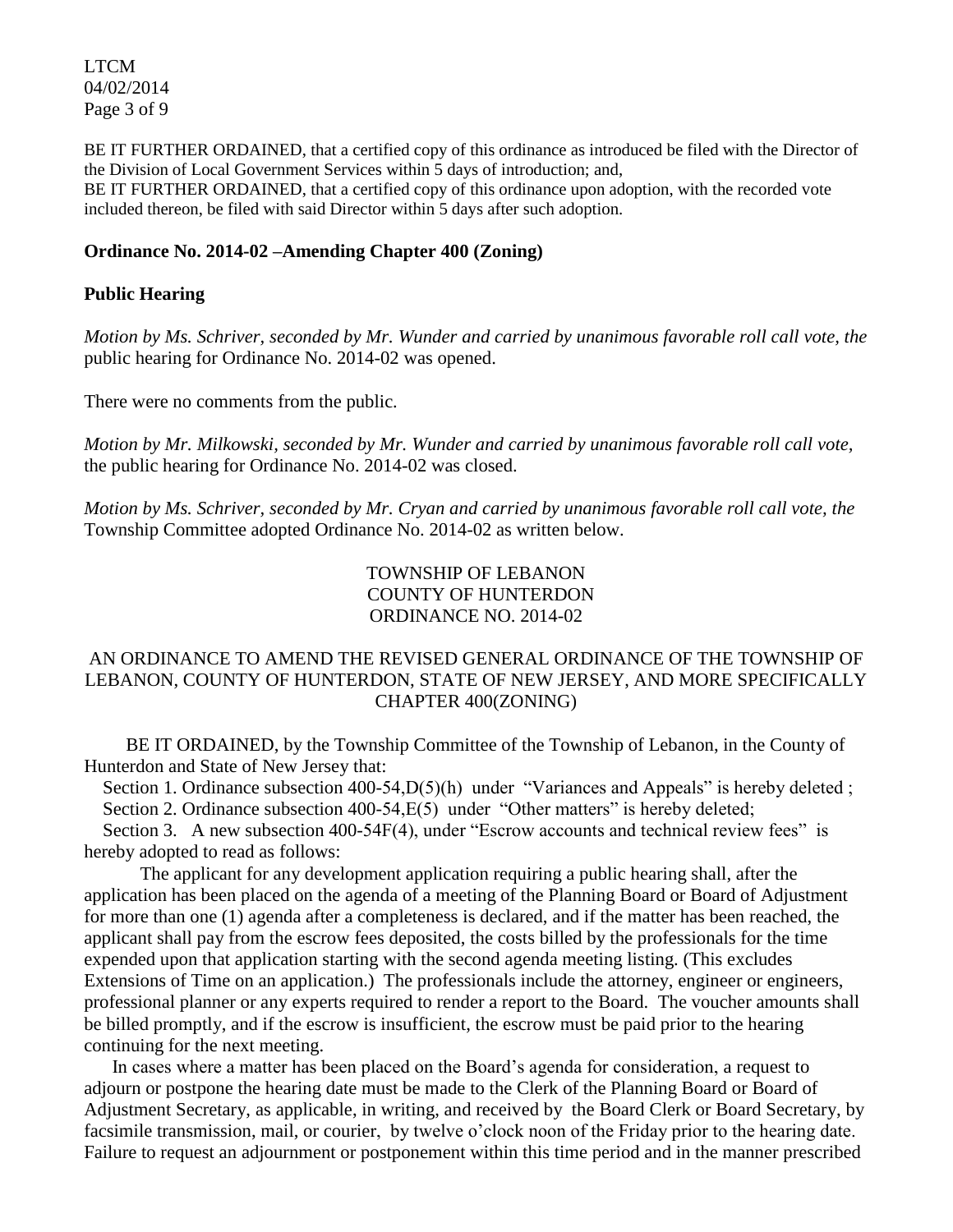LTCM 04/02/2014 Page 4 of 9

above will result in the matter being deemed as having been reached and considered for purposes of this subsection.

 Section 2. This ordinance shall take effect following passage and publication in accordance with the laws of the State of New Jersey.

# **OLD BUSINESS**

# **EMEX, LLC – Energy Market Exchange**

Mr. Mike Stoller, of the Energy Markey Exchange (EMEX), was present to answer questions or concerns relative to the possibility of the Township holding an Electric Reverse Bid Auction. Mr. Stoller stated that EMEX is a NJDCA approved vendor for energy procurement. In being sanctioned by the DCA the Township is permitted to use EMEX's reverse auction platform in obtaining electric or natural gas without the need to request proposals. Mr. Stoller stated that during a reverse auction they invite third party suppliers into a live auction. The auction takes place on the computer while on a conference call. The bidders are bidding in full transparency and can bid continuously until the bidding is closed. Bidders can repetitively bid to drive the rate down. The auction is five minutes long, however, during the final two minutes, if a bid comes in, the clock starts ticking again for two more minutes. This gives the other bidders more time to consider bidding lower. Rates will come in for different lengths of time; anywhere from 6 to 24 months. The Committee can choose the length of the term that will best suit the Township. Mr. Stoller stated that most municipalities are going with 24 months which is the longest amount of time approved by the DCA. Mr. Stoller said that 140 municipalities in NJ have used EMEX to obtain their energy. Mr. Stoller stated that EMEX does not procure energy for residents at this time. Mr. Stoller informed the Committee that there is no obligation if the auction is conducted and the Committee chooses not to move forward, they do not have to. There is no additional cost for EMEX's services as they are paid by the supplier. The saving that the Township will see comes from the "supply" portion of the Township's energy bill. The delivery portion is not a part of the savings and the Township will retain JCP & L as the utility for that service. Billing will continue to be taken care of by JCP & L with charges from the third party supplier being listed on their bill. Mr. Stoller stated that Township facilities can be added or removed if necessary. All third party vendors are BPU approved and EMEX is a BPU approved consultant.

Mr. Stoller stated that if the Township passes the resolution to hold the auction, the auction will be scheduled and email invites will be sent to the Committee. The auction will be held and results will be distributed. At the following meeting the Township Committee can decide on the timeframe of the contract and adopt another resolution to move forward. There is no contract with EMEX; only with the winning vendor. However, EMEX will always be in the picture to help facilitate any problems or questions the Township may have.

## **Resolution No. 33-2014 – Energy Market Exchange**

*Motion by Ms. Schriver, seconded by Mr. Wunder and carried by unanimous favorable roll call vote, the* Township Committee approved Resolution No. 33-2014 as written below.

> STATE OF NEW JERSEY COUNTY OF HUNTERDON TOWNSHIP OF LEBANON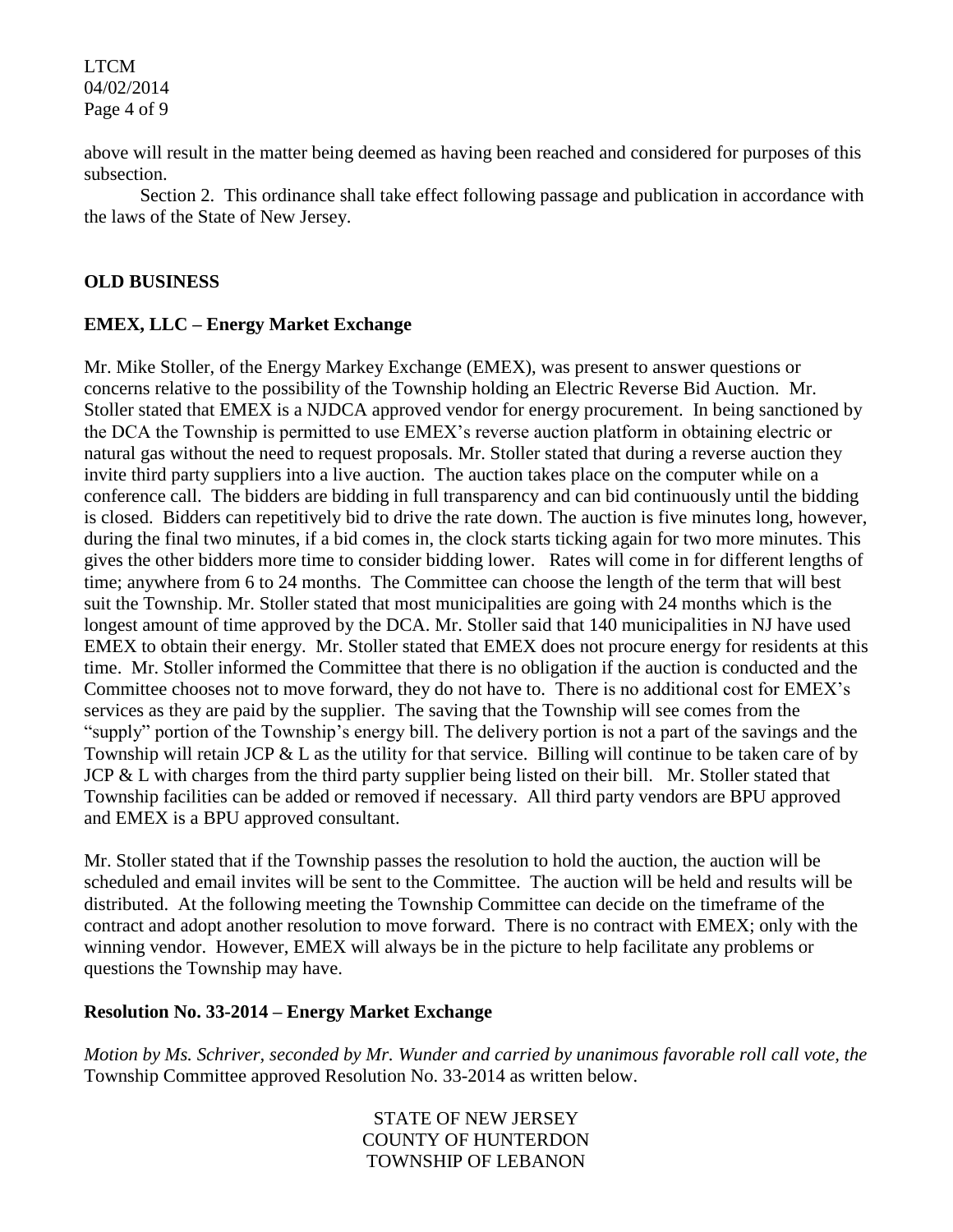#### RESOLUTION NO. 33-2014

#### A RESOLUTION OF LEBANON TOWNSHIP AUTHORIZING THE PURCHASE OF ELECTRICITY SUPPLY SERVICES FOR PUBLIC USE ON AN ONLINE AUCTION WEBSITE

#### APRIL 16, 2014

WHEREAS, the Lebanon Township has determined to move forward with the EMEX Reverse Auction in order procure electricity for the Township of Lebanon; and

WHEREAS, the Local Unit Technology Pilot Program and Study Act (P.L. 2001, c. 30) (the "Act") authorizes the purchase of electricity supply service for public use through the use of an online auction service; and

WHEREAS, the Township of Lebanon will utilize the online auction services of EMEX, LLC, an approved vendor pursuant to the Act, waiver number EMEX LLC-1, located at www.energymarketexchange.com; and

WHEREAS, EMEX, LLC is compensated for all services rendered through the participating supplier that a contract is awarded to; and

WHEREAS, the auction will be conducted pursuant to the Act; and be it

RESOLVED, that the Mayor of the Township be and he hereby is authorized to execute on behalf of the Township of Lebanon any electricity contract proffered by the participating supplier that submits the winning bid in the EMEX Reverse Auction.

## **Mr. William Swartz - Melick's Town Farm Pesticide Violations**

Mayor McKee stated that Mr. Swartz came before the Committee at an earlier time to discuss his concerns with pesticide violations at the Melick Town Farm. Mayor McKee stated that the Committee is of the thought that the DEP had stated their position and the Town Farm seems to be in compliance.

Mr. Swartz stated that he sent a follow up letter to the Committee and asked for clarification on their position. He would like the Committee's thoughts in writing so he can pursue the issue further by taking it to residents and other neighbors. Mr. Swartz read his follow up letter to the Township Committee.

Mayor McKee stated that the Committee needs clarity on the first violation. Mayor McKee stated that there was an investigation by the DEP and a notice of violation with a settlement agreement. Mr. Melick is in compliance with the DEP. Mayor McKee stated that he understands that in the second investigation there was a notice of violation but there was no violation given. Mayor McKee noted that the inspector, who met with Mr. Swartz, stated that in his opinion he did not see or detect a drift violation. Mr. Swartz stated that the inspector did however issue a violation to the Melicks that day. Mr. Swartz also stated that the inspector did say in the document, that in his opinion, he did not detect any drifting that day that would pose any threat to people, but what he did not mention, was the possibility of chronic long term affects. Mr. Swartz stated that he can provide the Committee with many reports which state the chronic long term effects of the pesticides. Mayor McKee asked those present who has concerns with the pesticide use. Four residents raised their hands along with Mr. Swartz. Mr. Swartz asked the Committee to investigate the issue to see if they are in agreement with him that there is a possible threat and danger to those living in the Township. Mayor McKee stated that he asked Mr. Swartz to meet with the Zoning Officer if he feels that there is a zoning violation. Mr. Swartz asked for the Committee to put in writing that they have looked at the issue. Mayor McKee stated that the Committee looked at the issue through the DEP's report and the testimony that Mr. Swartz has provided.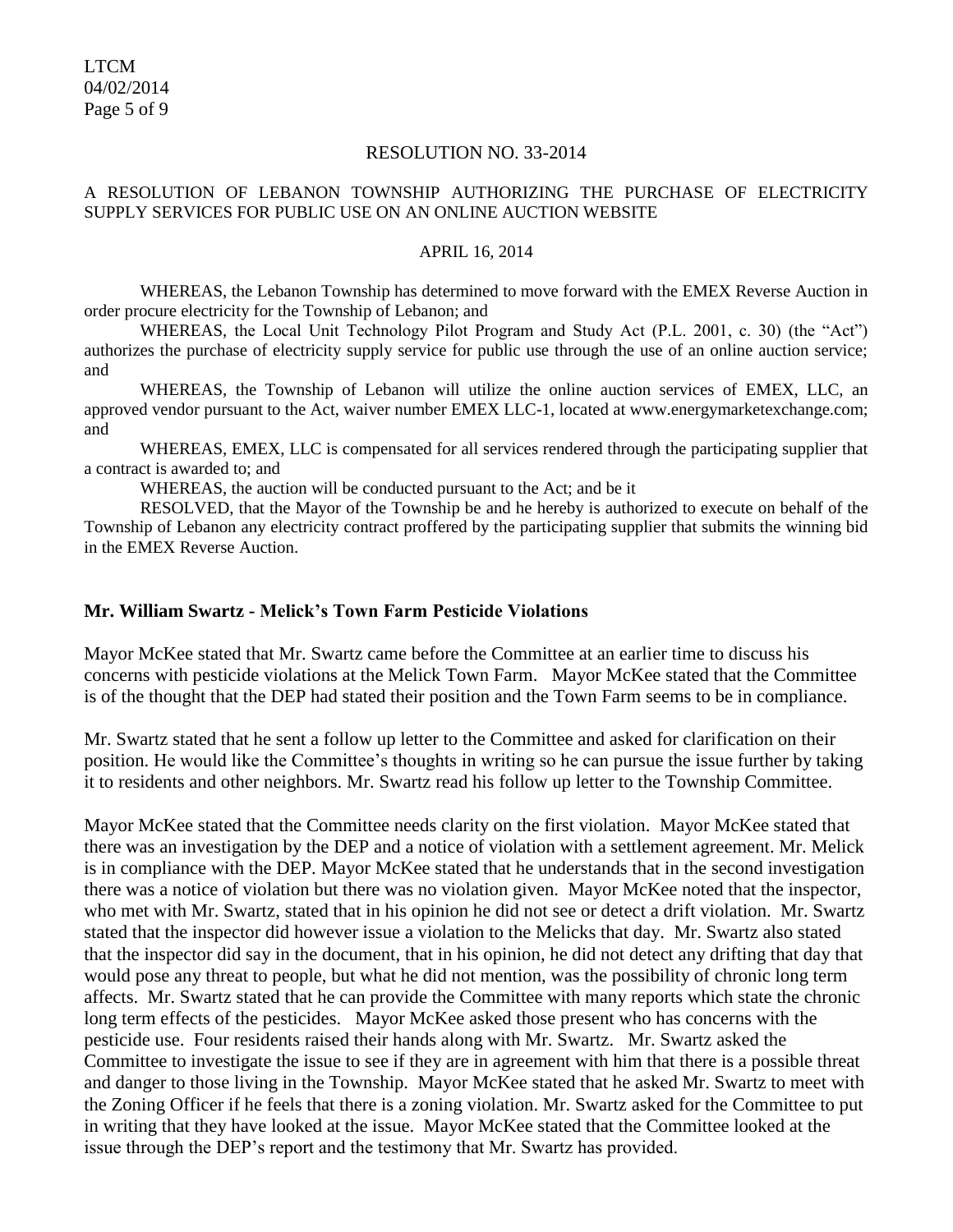LTCM 04/02/2014 Page 6 of 9

In addition the Committee has the first violation, the settlement agreement and the September 21, 2013 investigation and compliance report. Mr. Swartz stated that in the settlement report there are possibly ten areas of compliance and the Town Farm is only compliant in two areas. Mr. Swartz stated that they have not stopped the drift. Mr. Swartz stated that he has repeatedly contacted the DEP as they are not doing enforcement and compliance. In five years, they have been out to the property one time, in 2009.

Mr. Swartz stated that the Melick's typically spray two 500 gallons of pesticide at 62 gallons an acre. Mr. Swartz noted that the pesticides are being shot into the air and questioned how much actually lands on the trees, the ground or floats in the air. Mr. Swartz also feels that the pesticides end up in the river when there is heavy rain and runoff. Mr. Swartz informed the Committee that he has been in touch with the Hunterdon County Health Department relative to this issue also.

Mr. Cryan suggested that the Committee should draft a letter to the DEP to request that they increase their focus on Mr. Swartz's concern. Mr. Melick should be copied on the letter.

Ms. Terry Kinney of Glen Side Trail stated that when they spray the smell is very strong; she cannot open her windows and does not walk her dogs in that area. Ms. Kinney stated that organic is available so there are pesticides that are safe.

Ms. Lynn Jakowski of Glenside Trail stated that if you were to read what problems the pesticides can cause, all of the things listed have happened in her home.

Mr. Dan Kinney, and on behalf of his daughter Abbey Kinney of Glenside Trail, reserved his comments.

Mr. Marc Laul, LTEOS member, stated that at the LTEOS meeting they discussed the pesticide issue with regard to the Raritan Watershed. LTEOS member, Nancy Lawler, had looked into the bracketing testing that was conducted two years ago in the river. The results came back as poor for the first time; downstream from the Town Farm. Upstream from the Farm tested good, and a half a mile downstream did as well. The River will be bracketed and tested again this spring. If it comes back twice with a poor rating questions are raised as to the source. Mr. Laul stated that there is a potential that the pesticides are reaching the river as it has never been poor before. Mr. Laul stated that the Raritan Watershed Authority conducts the testing. Mr. Cryan suggested for the LTEOS to request that the Raritan Watershed Authority work with the residents in determining a date in which the testing should be conducted.

*Motion by Mr. Cryan, seconded by Ms. Schriver and carried by unanimous favorable roll call vote, the*  Township Committee agreed to send a letter to the NJDEP stating the concerns that the Committee has heard and that the Township would like further information on what is transpiring at the Town Farm. The letter is to be sent to the Melick's Town Farm informing them of the Township's actions. Mr. Swartz is to be copied on the letter also.

# **Cancel Township Volunteer Dinner**

*Motion by Ms. Schriver, seconded by Mr. Cryan and carried by unanimous favorable roll call vote, the*  Township Committee canceled the Annual Volunteer Dinner due to budget limitations.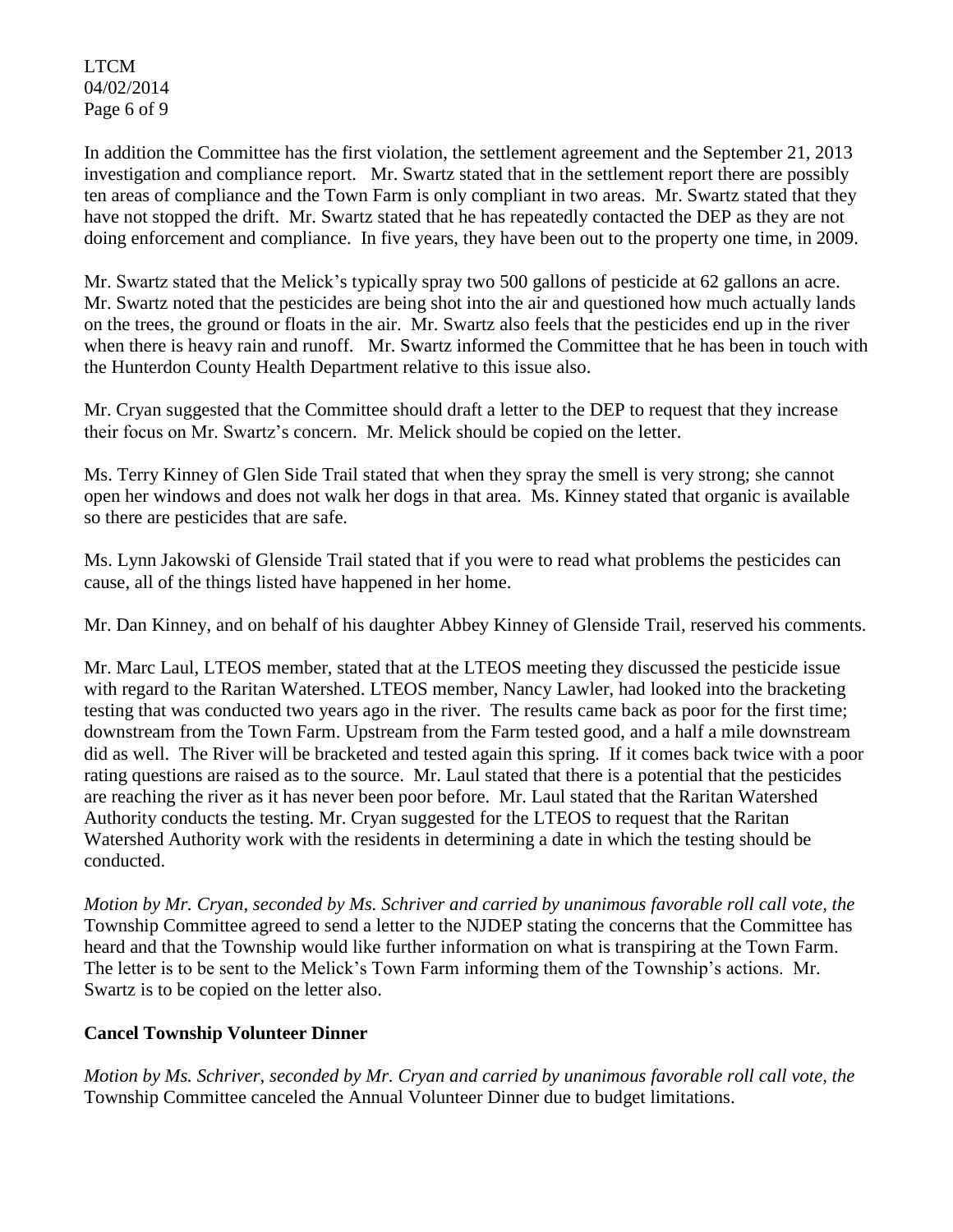# **Quest Environmental – Fire Station #1 Remedial Action Report**

Ms. Schriver stated that she spoke to Quest Environmental and they are working on a draft report from the last sampling that was conducted at Fire Station #1. They would like the Committee to review it prior to them coming to a meeting.

## **NEW BUSINESS**

## **LTEOS - Request to Appoint a New Member**

Mayor McKee appointed Adam Duckwurth to fill the vacancy on the LTEOS.

## **One Run for Boston Cross-Country Relay – Request for Police Escorts**

A letter was received from One Run for Boston requesting police escorts for a non-stop cross-country relay which will pass through our Township on Friday, April 11, 2014. One Run for Boston is a nonstop running relay across America in aid of the [One Fund Boston](http://www.onerunforboston.org/index.asp) which was set-up to assist and support those impacted by the 2013 Boston Marathon bombings.

The Township Committee authorized Chief Mattson to provide escort support at his discretion as long as there is no additional cost to the Township.

# **PRESENTATION OF VOUCHERS**

Committee Members provided a description of vouchers exceeding \$1000.00.

*Motion by Ms. Schriver, seconded by Mr. Wunder and carried by unanimous favorable roll call vote, the* Township Committee approved the April 2, 2014 bill list in amount of \$25,608.14.

## **CORRESPONDENCE**

- a. Historians Meeting Minutes
- b. Resignation from Brian Wunder as OEM Liaison
	- Mr. Wunder stated that he feels that the OEM Coordinator reports to the Mayor-Mayor McKee stated that he established the OEM position because he thought that Mr. Wunder had interest in OEM and that in times where there is no emergency the coordinator could keep in contact with the Committee through the liaison. Mayor McKee accepted Mr. Wunder's resignation. Mayor McKee is to assume the duties. Ms. Schriver stated that she supports and is interested in OEM.

## **PUBLIC COMMENTS**

*Motion by Ms. Schriver, seconded by Mr. Milkowski and carried by unanimous favorable roll call vote,* the Township Committee opened the public comment portion of the meeting at 8:05 p.m.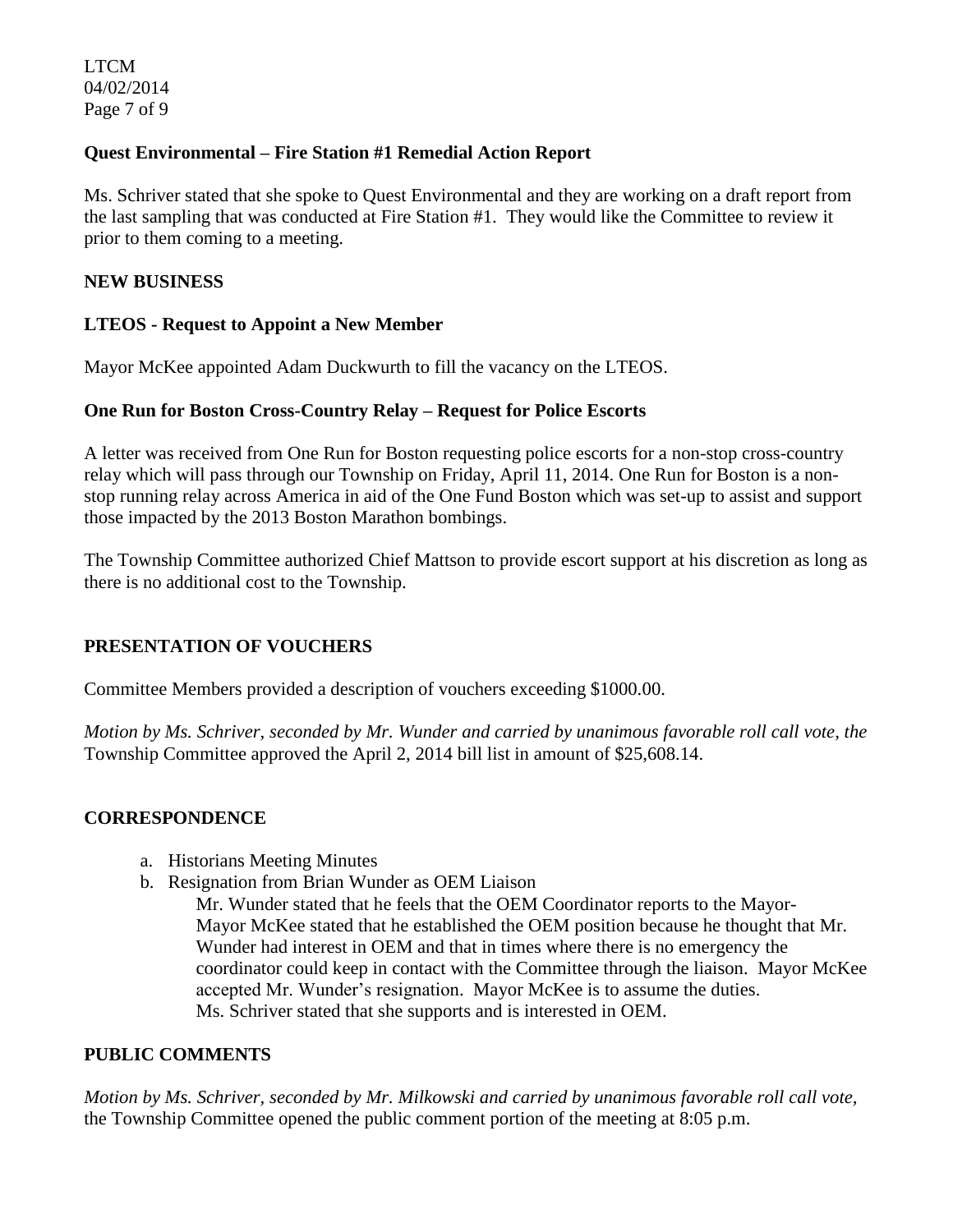LTCM 04/02/2014 Page 8 of 9

Mr. Marc Laul advised the Committee that when they receive the contract for the Energy Auction they make note of what the high and low threshold is. Mr. Laul stated that there are penalties that go with it. If the Township was to remove a facility or add one, they could be penalized for being either too high or too low. Mr. Laul suggested to also be aware that the agreement does not prohibit the Township from being involved with ESCO's, just in case the Committee chooses to look for additional energy savings for the Township facilities.

*Motion by Ms. Schriver, seconded by Mr. Cryan and carried by unanimous favorable roll call vote, the* Township Committee closed the public comment portion of the meeting at 8:07 p.m.

## **Resolution No. 34-2014 –Executive Session**

*Motion by Ms. Schriver, seconded by Mr. Wunder and carried by unanimous favorable roll call vote, the* Township Committee approved Resolution No. 34-2014 and convened in executive session at 8:09 p.m.

# TOWNSHIP OF LEBANON COUNTY OF HUNTERDON STATE OF NEW JERSEY RESOLUTION NO. 34-2014 RESOLUTION AUTHORIZING EXECUTIVE SESSION

WHEREAS, the Open Public Meetings Act; *N.J.S.A.* 10:4-6 *et seq*., declares it to be the public policy of the State to insure the right of citizens to have adequate advance notice of and the right to attend meetings of public bodies at which business affecting the public is discussed or acted upon; and

WHEREAS, the Open Public Meetings Act also recognizes exceptions to the right of the public to attend portions of such meetings; and

 WHEREAS, the Mayor and Committee find it necessary to conduct an executive session closed to the public as permitted by the *N.J.S.A*. 40:4-12; and

 WHEREAS, the Mayor and Committee will reconvene in public session at the conclusion of the executive session;

 NOW, THEREFORE, BE IT RESOLVED by the Mayor and Committee of the Township of Lebanon, County of Hunterdon, State of New Jersey that they will conduct an executive session to discuss the following topic(s) as permitted by *N.J.S.A*. 40:4-12:

A matter which Federal Law, State Statute or Rule of Court requires be kept confidential or excluded from discussion in public (Provision relied upon:

\_\_\_\_\_\_\_\_\_\_\_\_\_\_\_\_\_\_\_\_\_\_\_\_\_\_\_\_\_\_\_\_\_\_\_\_\_\_\_\_\_\_\_\_\_\_\_\_\_\_\_\_\_); \_\_\_\_\_\_A matter where the release of information would impair a right to receive funds from the federal government;

\_\_\_\_\_\_A matter whose disclosure would constitute an unwarranted invasion of individual privacy;

A collective bargaining agreement, or the terms and conditions thereof (Specify contract:

 A matter involving the purpose, lease or acquisition of real property with public funds, the setting of bank rates or investment of public funds where it could adversely affect the public interest if discussion of such matters were disclosed; Real Estate Acquisitions

Tactics and techniques utilized in protecting the safety and property of the public provided that their disclosure could impair such protection;

\_\_\_\_\_\_Investigations of violations or possible violations of the law;

\_\_\_\_\_\_\_\_\_\_\_\_\_\_\_\_\_\_\_\_\_\_\_\_\_\_\_\_\_\_\_\_\_\_\_\_\_\_\_\_\_\_\_);